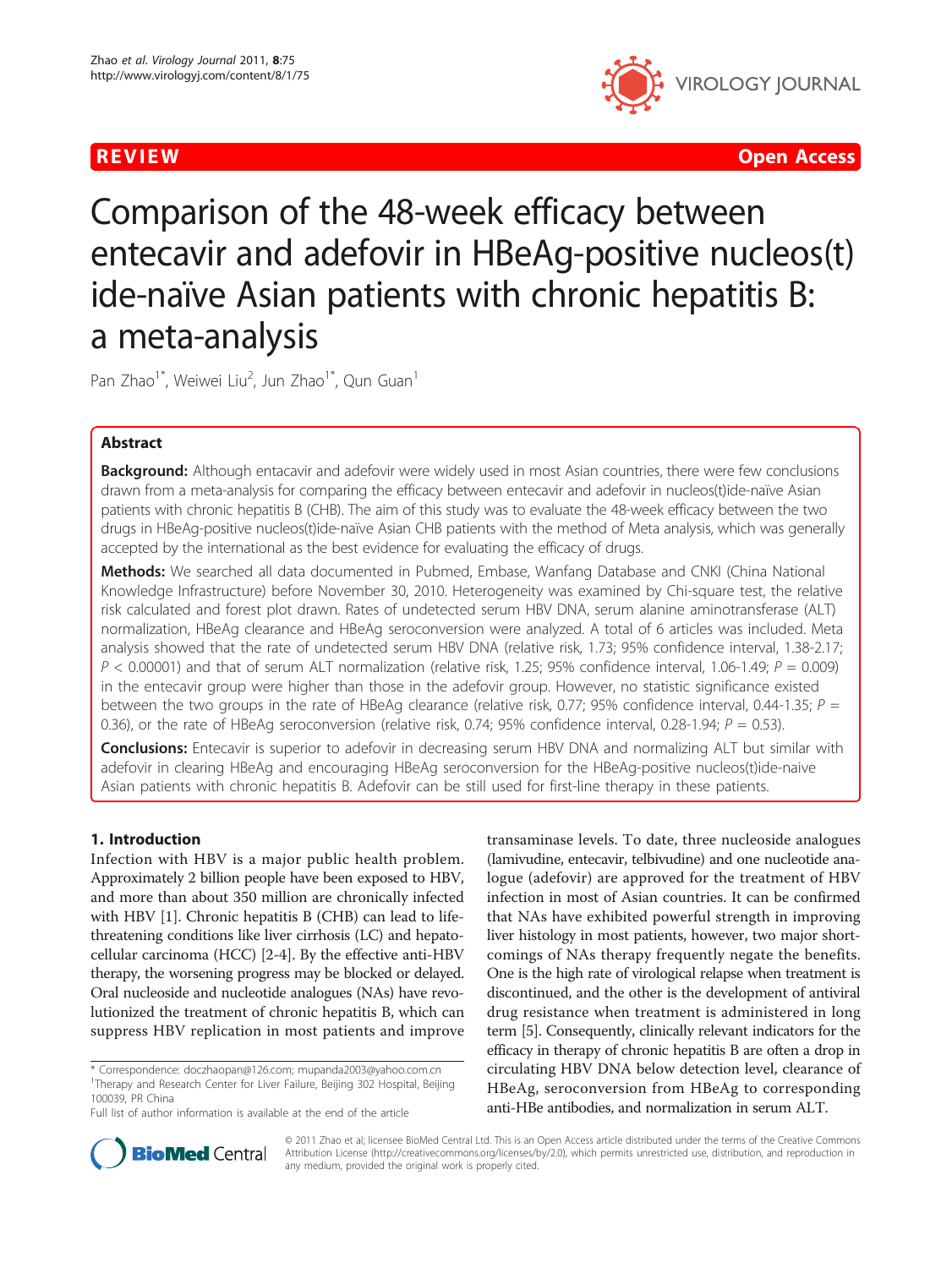Recently, a Bayesian meta-analysis was performed in evaluating the efficacy among these approved NAs in nucleos(t)ide-naïve patients by Woo G [[6\]](#page-4-0). The author limited the literature search to the English language, and did not classify the patients according to HBV endemic regions. However, it was known to us, Asian CHB patients possessed self-characteristics different from western populations. For example, the durability of hepatitis B e antigen responses after a period of therapy is lower in Asian populations than that in western populations [[7\]](#page-4-0). So, it was necessary to re-evaluate the efficacy of NAs in Asian populations. Although entacavir and adefovir were widely used in most Asian countries, there are few conclusions drawn from a meta-analysis for comparing the efficacy between entecavir and adefovir in nucleos(t)ide-naïve Asian CHB patients. The aim of study was to evaluate the 48-week efficacy between the two drugs in HBeAg-positive nucleos(t)ide-naïve Asian CHB patients with the method of Meta analysis, which was generally accepted by the international as the best evidence for evaluating the efficacy of drugs.

# 2. Data and methods

#### 2.1 Literature Search

We searched Pubmed, Embase, Wanfang Database and CNKI (National Knowledge Infrastructure) from the date of inception until November 30, 2010. Of these databases, Wanfang Database and CNKI provided literatures in Chinese. In this study, the search was designed using "entecavir", "adefovir", "chronic hepatitis B", "lamivudine resistant or lamivudine refractory". Reference lists from retrieved documents were also searched.

#### 2.2. Inclusion and exclusion criteria

All the following criteria were included: (i) study design: randomized controlled trial; (ii) study population: HBeAg-positive nucleos(t)ide-naïve Asian CHB patients with HBeAg positivity; (iii) intervention: the doses of entecavir and adefovir were respectively 0.5 mg/d and 10 mg/d, with the duration lasting 48 weeks.

The exclusion criteria were as follows: (i) non-human studies; (ii) coinfection with hepatitis A, C, D, E, Epstein-Barr virus, cytomegalovirus or HIV; (iii) coexistence of any other liver diseases such as autoimmune hepatitis, alcoholic liver disease, drug hepatitis or Wilson's disease; (IV) liver transplantation; (V) past or current hepatocellular carcinomas. Literatures with only abstracts provided were also excluded.

# 2.3. Data extraction

Data were independently extracted from each study using pre-defined forms by two investigators (Pan Z and Weiwei L), and disagreement was resolved by discussion among investigators and reference to the original article.

When several publications pertaining to a single study were identified, the most complete publication was used. The following information was extracted: the study design (including random sequence generation, blind method, and description of withdrawals and dropouts); patient characteristics; number of cases and controls; the concrete study results.

## 2.4. Efficacy measures and definitions

All outcome measurements were intermediate end points taken at 48 weeks, because it is appreciated that some patients would be continued or discontinued on oral therapy beyond this time period. Data extracted included rates of virological and biochemical response, HBeAg clearance, and HBeAg seroconversion. Virological response was defined as attainment of undetectable levels of serum HBV DNA. Biochemical response was defined as normalization of serum ALT. HBeAg clearance was defined as HBeAg disappearance and HBeAg seroconversion was defined as anti-HBe appearance.

## 2.5. Data analysis

Data analysis was carried out with the use of Review Manager Software 4.2 (Cochrane Collaboration, Oxford, United Kingdom). For each eligible study, dichotomous data were presented as relative risk (RR), and both with 95% confidence intervals (CI). Meta-analysis was performed using fixed-effect or random-effect methods, depending on the absence or presence of significant heterogeneity. Statistical heterogeneity between trials was evaluated by the chi-square and I-square  $(I^2)$  tests. In the absence of statistically significant heterogeneity, the fixed-effect method was used to combine the results. When heterogeneity was confirmed ( $P < 0.05$ ), the random-effect method was used. The overall effect was tested using *Z* scores, with significance set at  $P < 0.05$ .

# 3. Results

# 3.1. Characteristic and Quality of Studies

Of the 658 studies we identified in the search, 398 and 260 articles were published in English and Chinese, respectively. After a review of the full texts, 652 articles were excluded and 6 articles [\[8](#page-4-0)-[13\]](#page-4-0) (1 in English and 5 in Chinese) were included based on the pre-specified criteria. One of the 6 articles written by Leung N et al, was a international multicenter study and inevitably included non-Asian patients. However, through inquisition into the detailed information from related persons working in Bristol-Myers Squibb, we confirmed that only minor non-Asian patients (12%) were included in the study designed by Leung N et al [[10\]](#page-4-0), and the number of these patients in ETV group was equal to that in ADV group. So, we included this high-quality study after discussion. The characteristics of the 6 clinical trials included were shown in Table [1.](#page-2-0)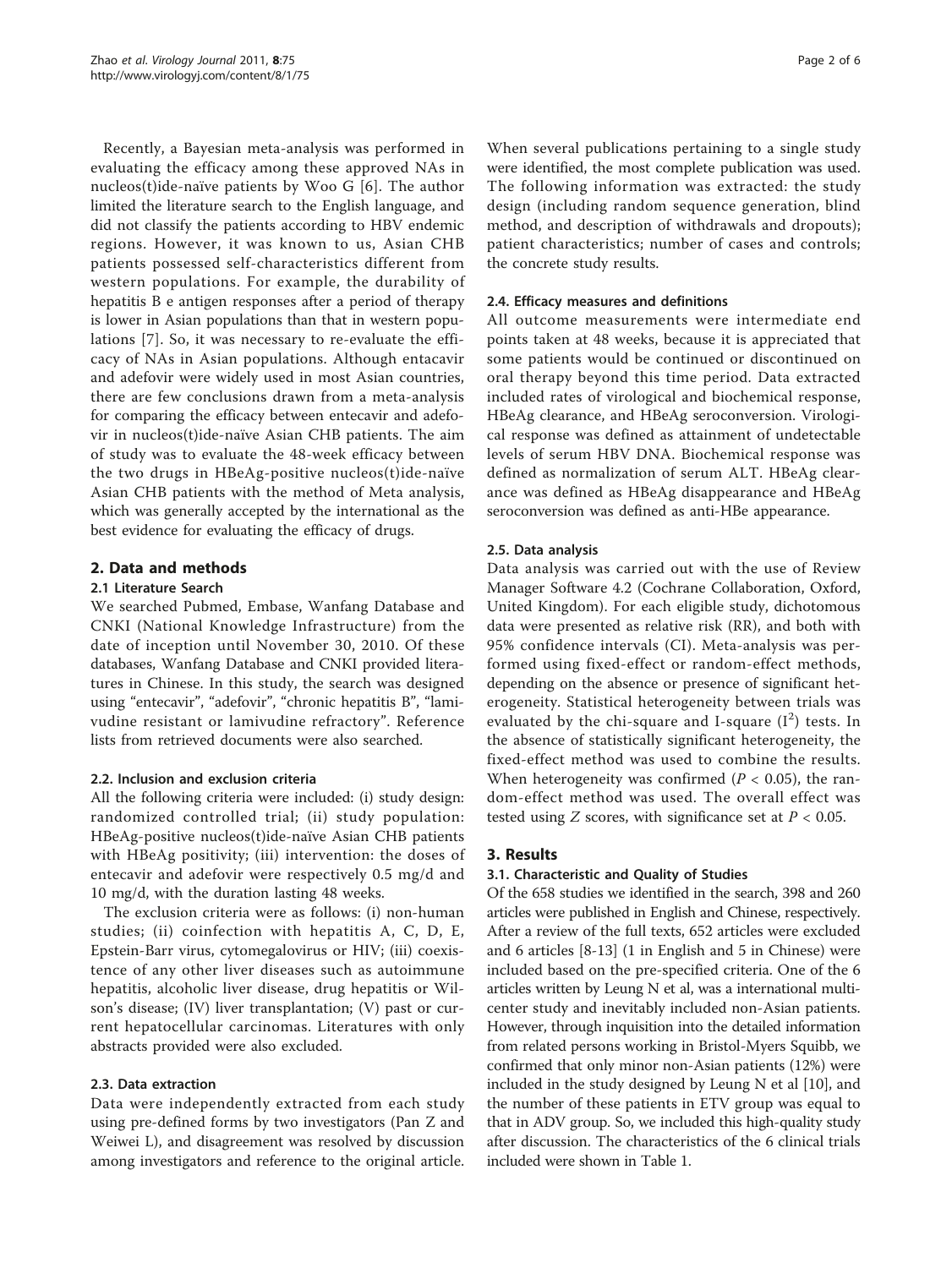<span id="page-2-0"></span>Table 1 Characteristic of the included studies

| literature            | patient<br>races  | study design                                                                |
|-----------------------|-------------------|-----------------------------------------------------------------------------|
| Ding H, 2005<br>[8]   | Asian             | randomized controlled study with<br>description of withdrawals and dropouts |
| Zhang Q,<br>2009 [9]  | Asian             | randomized controlled study with<br>description of withdrawals and dropouts |
|                       | 88% Asian         |                                                                             |
| Leung N,<br>2009 [10] | 12% non-<br>Asian | randomized controlled study with<br>description of withdrawals and dropouts |
| Yang F, 2010<br>[11]  | Asian             | randomized controlled study with<br>description of withdrawals and dropouts |
| Zou S, 2010<br>[12]   | Asian             | randomized controlled study with<br>description of withdrawals and dropouts |
| Huang H,<br>2010 [13] | Asian             | randomized controlled study with<br>description of withdrawals and dropouts |

## 3.2. Virological response

In this analysis, 4 studies reported the rates of undetected serum HBV DNA. According to chi-squared statistic and I square, heterogeneity was assessed and not found to be a concern. Greater virological response rates were observed in the entecavir group as compared with that in the adefovir group, and the difference in the rate between two groups were statistically significant [ $105/161$  vs. 54/148,  $RR = 1.73$ , 95%CI (1.38-2.17),  $P <$ 0.00001] (Figure 1).

#### 3.3. Biochemical response

In this analysis, 4 studies reported the rates of serum ALT normalization. According to chi-squared statistic and I square, heterogeneity was assessed and not found to be a concern. The biochemical response rates in the entecavir group was higher as compared with that in the adefovir group, and the difference in the rate between two groups were statistically significant [93/131 vs. 76/ 136, RR = 1.25, 95%CI (1.06-1.49), P = 0.009] (Figure [2\)](#page-3-0).

## 3.4. HBeAg clearance

In this analysis, 5 studies reported the rates of HBeAg clearance. According to chi-squared statistic and I square, heterogeneity was assessed and not found to be a concern. However, the difference in the rates of HBeAg clearance at week 48 between the two groups became similar, and no statistic significances existed  $[17/152 \text{ vs. } 21/154, RR = 0.77, 95\% \text{ CI } (0.44-1.35), P =$ 0.36] (Figure [3\)](#page-3-0).

## 3.5. HBeAg seroconversion

In this analysis, 3 studies reported the rates of HBeAg seroconversion. According to chi-squared statistic and I square, heterogeneity was assessed and not found to be a concern. However, the difference in the rates of HBeAg seroconversion at week 48 between the two groups were also similar, and no statistic significances existed  $[6/101 \text{ vs. } 8/106, RR = 0.74, 95\% \text{ CI } (0.28-1.94),$  $P = 0.53$  (Figure [4](#page-4-0)).

# 4. Discussion

Adefovir is an acyclic monophosphate adenine analogue which was approved for the treatment of chronic hepatitis B at a dose of 10 mg/day in 2002. Worldwide, there have been an estimated 410,000 patient-years of adefovir

| Study                                             | ETV                                                              | ADV   | RR (fixed) | Weight | RR (fixed)        |
|---------------------------------------------------|------------------------------------------------------------------|-------|------------|--------|-------------------|
| or sub-category                                   | nN                                                               | nN    | 95% CI     | %      | 95% CI            |
| Huang H                                           | 39/50                                                            | 15/33 |            | 31.97  | 1.72 [1.15, 2.56] |
| Leung N                                           | 19/33                                                            | 6/32  |            | 10.78  | 3.07 [1.41, 6.69] |
| Zhang Q                                           | 19/48                                                            | 13/53 |            | 21.86  | 1.61 [0.90, 2.90] |
| Zou S                                             | 28/30                                                            | 20/30 |            | 35.39  | 1.40 [1.07, 1.83] |
| Total (95% CI)                                    | 161                                                              | 148   |            | 100.00 | 1.73 [1.38, 2.17] |
| Total events: 105 (ETV), 54 (ADV)                 |                                                                  |       |            |        |                   |
|                                                   | Test for heterogeneity: Chi2= 4.47, df = 3 (P = 0.21), l2= 32.9% |       |            |        |                   |
| Test for overall effect: $Z = 4.71$ (P < 0.00001) |                                                                  |       |            |        |                   |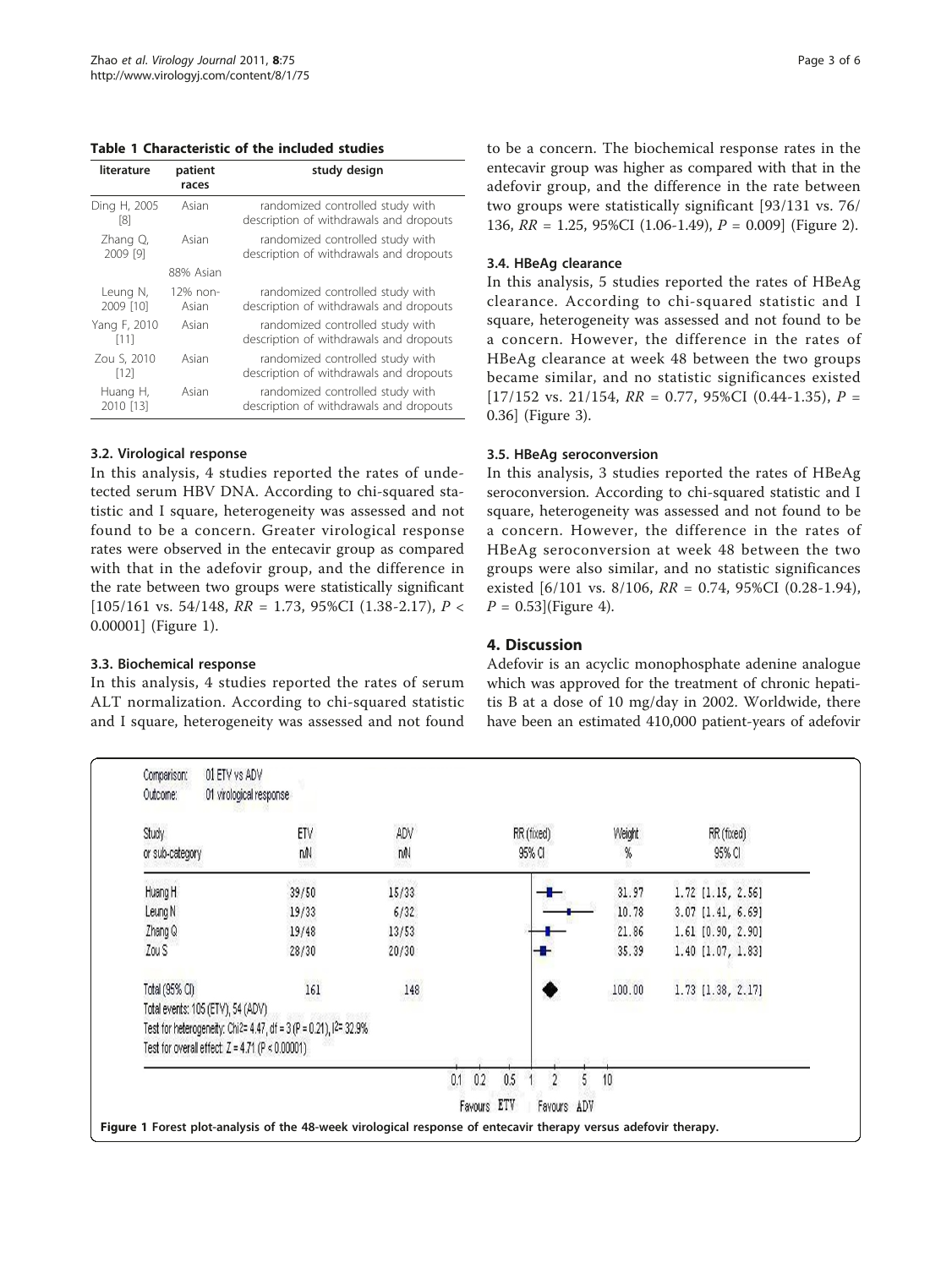<span id="page-3-0"></span>

| ADV<br>nN                                                                                | RR (fixed)<br>95% CI | Weight<br>% | RR (fixed)<br>95% CI  |
|------------------------------------------------------------------------------------------|----------------------|-------------|-----------------------|
|                                                                                          |                      |             |                       |
|                                                                                          |                      |             |                       |
| 16/21                                                                                    |                      | 20.76       | 1.12 [0.83, 1.51]     |
| 20/32                                                                                    |                      | 27.01       | 1.21 [0.87, 1.69]     |
| 15/53                                                                                    |                      | 18.97       | $1.84$ $[1.11, 3.06]$ |
| 25/30                                                                                    |                      | 33.26       | 1.04 [0.84, 1.29]     |
| 136<br>$131$                                                                             |                      | 100.00      | 1.25 [1.06, 1.49]     |
|                                                                                          |                      |             |                       |
| Test for heterogeneity: Chi <sup>2=</sup> 5.78, df = 3 (P = 0.12), 1 <sup>2=</sup> 48.1% |                      |             |                       |
|                                                                                          |                      |             |                       |
|                                                                                          | 0.2<br>0.5           | 10          |                       |
|                                                                                          |                      |             |                       |

use through 2008 [\[14\]](#page-4-0). ADV is a potent and widely-used anti-HBV drugs in Asian countries, and this drug has potent antiviral efficacy in nucleoside-naïve patients with CHB, resulting in significant virological, biochemical, and histological improvement [\[15-18](#page-4-0)]. A randomized, double-blind, placebo-controlled, prospective study conducted by Dong PL et al, showed that ADV could effectively suppress HBV DNA and normalize ALT at week 48 [\[19](#page-5-0)]. Entecavir is a carboxylic 2-deoxyguanosine analogue, and is approved in the US, EU and many Asian countries [[20](#page-5-0)]. The recommended oncedaily oral dosage of entecavir is 0.5 mg in nucleos(t)idenaïve patients. In the ETV-023 study conducted in China, entecavir treatment provided better efficacy than lamivudine at 48 weeks in terms of the composite

primary endpoint in a mixed population of HBeAg-positive or -negative patients [\[21\]](#page-5-0).

In our study, we compared the efficacy between the two drugs in suppressing HBV DNA, normalizing ALT, clearing HBeAg and encouraging HBeAg seroconversion with the method of meta-analysis, and found out that for the HBeAg-positive nucleos(t)ide-naive Asian CHB patients, ETV exhibited better efficacy than ADV at 48 weeks in suppressing HBV DNA and normalizing ALT, however, in clearing HBeAg and encouraging HBeAg seroconversion, the efficacy between the two drugs was similar. It is a consensus that clearance of HBeAg and/ or development of anti-HBe are associated with improved outcomes [\[22](#page-5-0)], so, for Asian population, ADV treatment is not inferior to ETV treatment in all aspects

| Study                                                            | ETV  | ADV     | RR (fixed) | Weight  | RR (fixed)            |
|------------------------------------------------------------------|------|---------|------------|---------|-----------------------|
| or sub-category                                                  | nN   | nN      | 95% CI     | %       | 95% CI                |
| Ding H                                                           | 4/20 | 4/21    |            | 17.98   | 1.05 [0.30, 3.64]     |
| Leung N                                                          | 6/33 | 7/32    |            | 32.75   | $0.83$ $[0.31, 2.21]$ |
| Yang F                                                           | 4/21 | 9/18    |            | 44.66   | $0.38$ $[0.14, 1.03]$ |
| Zhang Q                                                          | 0/48 | 0/53    |            | 2203505 | Not estimable         |
| Zou S                                                            | 3/30 | 1/30    |            | 4.61    | 3.00 [0.33, 27.23]    |
| Total (95% CI)                                                   | 152  | 154     |            | 100.00  | $0.77$ $[0.44, 1.35]$ |
| Total events: 17 (ETV), 21 (ADV)                                 |      | 833.XXI |            |         |                       |
| Test for heterogeneity: Chi 2=3.64, df = 3 (P = 0.30), 12= 17.6% |      |         |            |         |                       |
| Test for overall effect: $Z = 0.91$ (P = 0.36)                   |      |         |            |         |                       |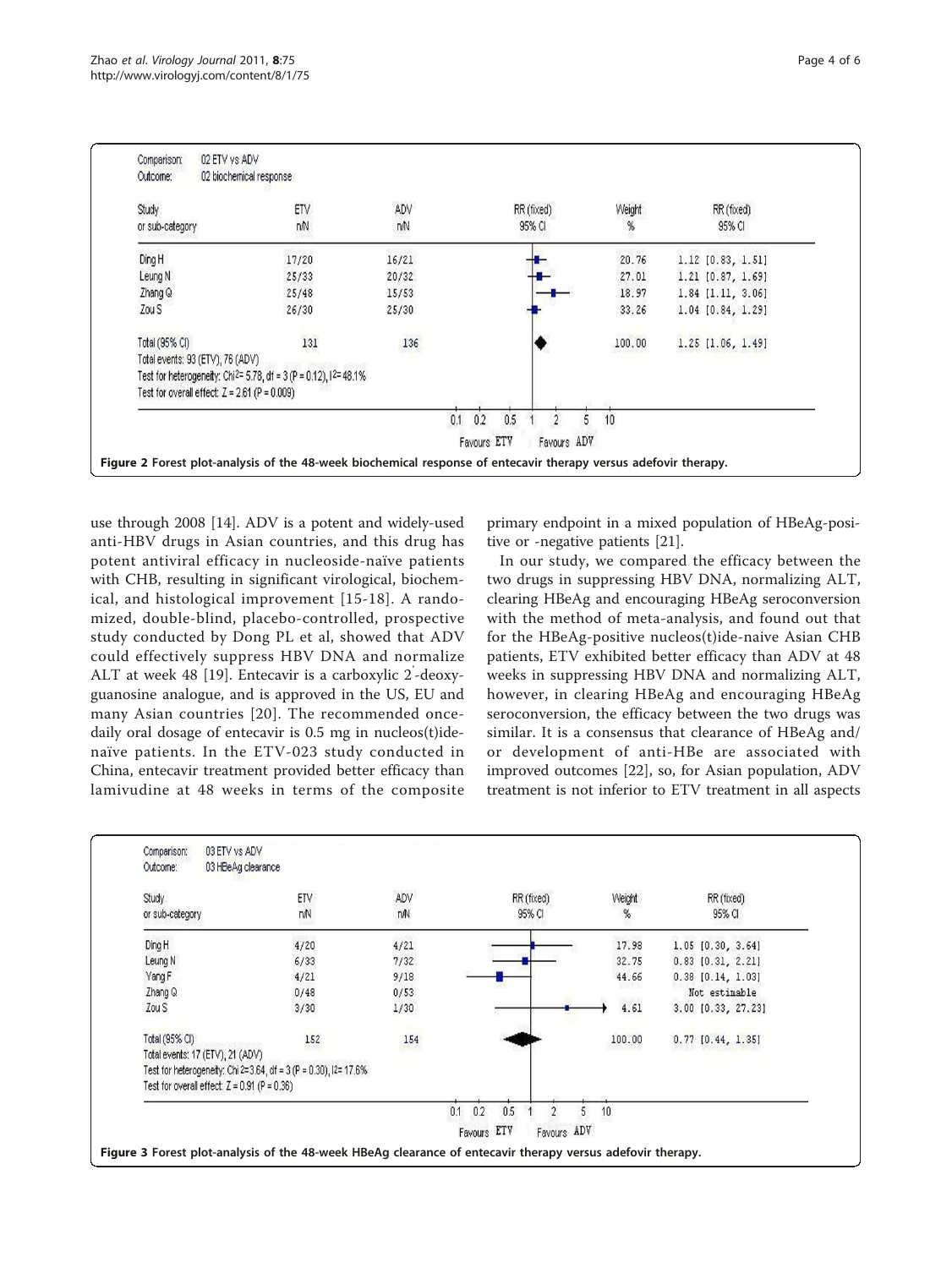<span id="page-4-0"></span>

| Study<br>or sub-category                                        | ETV<br>nN     | ADV<br>nN       | RR (fixed)<br>95% CI | Weight<br>% | RR (fixed)<br>95% CI  |
|-----------------------------------------------------------------|---------------|-----------------|----------------------|-------------|-----------------------|
| Ding H                                                          | 12223<br>1/20 | 25,582<br>1/21  |                      | 12.07       | 1.05 [0.07, 15.68]    |
| Leung N                                                         | 5/33          | 7/32            |                      | 87.93       | $0.69$ $[0.24, 1.96]$ |
| Zhang Q                                                         | 0/48          | 0/53<br>932 W   |                      |             | Not estimable         |
| Total (95% CI)                                                  | $101$         | $\frac{106}{2}$ |                      | 100.00      | $0.74$ $[0.28, 1.94]$ |
| Total events: 6 (ETV), 8 (ADV)                                  |               |                 |                      |             |                       |
| Test for heterogeneity: Chi 2=0.08, df = 1 (P = 0.78), $12=0\%$ |               |                 |                      |             |                       |
| Test for overall effect: $Z = 0.62$ (P = 0.53)                  |               |                 |                      |             |                       |
|                                                                 |               | 0.1             | 0.2<br>0.5           | 10          |                       |

for assessment of anti-HBV therapy. Owing to the cost benefit in the long-term experience and safety, particularly in Asian countries [[23\]](#page-5-0), it is confirmed that ADV can be still used for first-line therapy in the HBeAgpositive nucleos(t)ide-naive patients with CHB.

In conclusion, entecavir is superior to adefovir in decreasing serum HBV DNA and normalizing ALT, but similar with adefovir in clearing HBeAg and encouraging HBeAg seroconversion for the HBeAg-positive nucleos(t)ide-naive Asian patients with chronic hepatitis B. Adefovir can be still used for first-line therapy in these patients.

#### Acknowledgements

We gratefully thank Professor Wang Xi for his excellent tutoring work in the literature research.

#### Author details

<sup>1</sup>Therapy and Research Center for Liver Failure, Beijing 302 Hospital, Beijing 100039, PR China. <sup>2</sup>Science and Technology Division, Academy of Military Medical Science, Beijing 100850, PR China.

#### Authors' contributions

PZ and JZ performed the majority of analyses; WWL provided analytical tools and was involved in the analysis; PZ designed the study and wrote the manuscript; JZ and QG were involved in editing the manuscript. All authors read and approved the final manuscript.

#### Competing interests

The authors declare that they have no competing interests.

#### Received: 10 January 2011 Accepted: 22 February 2011 Published: 22 February 2011

#### References

- Cao GW: [Clinical relevance and public health significance of hepatitis B](http://www.ncbi.nlm.nih.gov/pubmed/19998495?dopt=Abstract) [virus genomic variations.](http://www.ncbi.nlm.nih.gov/pubmed/19998495?dopt=Abstract) World J Gastroenterol 2009, 15(46):5761-5769.
- 2. Wilson R, Purcell D, Netter HJ, Revill PA: [Does RNA interference provide](http://www.ncbi.nlm.nih.gov/pubmed/19918092?dopt=Abstract) [new hope for control of chronic hepatitis B infection?](http://www.ncbi.nlm.nih.gov/pubmed/19918092?dopt=Abstract) Antivir Ther 2009, 14(7):879-889.
- 3. Zoulim F, Locarnini S: [Hepatitis B virus resistance to nucleos\(t\)ide](http://www.ncbi.nlm.nih.gov/pubmed/19737565?dopt=Abstract) [analogues.](http://www.ncbi.nlm.nih.gov/pubmed/19737565?dopt=Abstract) Gastroenterology 2009, 137:1593-1608.
- 4. Lai MW, Yeh CT: [The oncogenic potential of hepatitis B virus rtA181T/](http://www.ncbi.nlm.nih.gov/pubmed/19043921?dopt=Abstract) [surface truncation mutant.](http://www.ncbi.nlm.nih.gov/pubmed/19043921?dopt=Abstract) Antivir Ther 2008, 13:875-879.
- 5. Ghany MG, Doo EC: [Antiviral resistance and hepatitis B therapy.](http://www.ncbi.nlm.nih.gov/pubmed/19399794?dopt=Abstract) Hepatology 2009, 49(5):s174-s184.
- 6. Woo G, Tomlinson G, Nishikawa Y, Kowgier M, Sherman M, Wong DK, Pham B, Ungar WJ, Einarson TR, Heathcote EJ, Krahn M: [Tenofovir and](http://www.ncbi.nlm.nih.gov/pubmed/20600036?dopt=Abstract) [entecavir are the most effective antiviral agents for chronic hepatitis B:](http://www.ncbi.nlm.nih.gov/pubmed/20600036?dopt=Abstract) [a systematic review and Bayesian meta-analyses.](http://www.ncbi.nlm.nih.gov/pubmed/20600036?dopt=Abstract) Gastroenterology 2010, 139:1218-1229.
- 7. Dienstag JL: [Benefits and risks of nucleoside analog therapy for hepatitis](http://www.ncbi.nlm.nih.gov/pubmed/19399795?dopt=Abstract) [B.](http://www.ncbi.nlm.nih.gov/pubmed/19399795?dopt=Abstract) Hepatology 2009, 49:S112-S121.
- 8. Ding H: Comparison between the anti-HBV effects of entecavir and adefovir. Shi Jie Gan Ran Za Zhi (World Infect J) 2007, 7(4):303-304
- Zhang Q, Cheng ML, Liu Q, Mu M, Zhang YY, Liu BY: Efficacy of entecavir in nucleos(t)ide-naive patients with hepatitis B e antigen-positive chronic hepatitis B. Shi Jie Hua Ren Xiao Hua Za Zhi (World Chin J Digestol) 2009, 17(27):2846-2849.
- 10. Leung N, Peng CY, Hann HW, Sollano J, Lao-Tan J, Hsu CW, Lesmana L, Yuen MF, Jeffers L, Sherman M, Min A, Mencarini K, Diva U, Cross A, Wilber R, Lopez-Talavera J: [Early hepatitis B virus DNA reduction in](http://www.ncbi.nlm.nih.gov/pubmed/19065670?dopt=Abstract) [hepatitis B e antigen-positive patients with chronic hepatitis B: a](http://www.ncbi.nlm.nih.gov/pubmed/19065670?dopt=Abstract) [randomized international study of entecavir versus adefovir.](http://www.ncbi.nlm.nih.gov/pubmed/19065670?dopt=Abstract) Hepatology 2009, 49(1):72-79.
- 11. Yang F, Wei XF, Wei Ni: Comparison of efficacy between adefovir dipivoxil and entecavir in patients with chronic hepatitis B. Zhong Hua Gan Zang Bing Za Zhi (Chin J Hepatol) 2010, 18(1):65-66.
- 12. Zou S, Li XS, Li XJ: Comparision of the efficacy of two kinds of antiviral drugs: adefovir and entecavir. Zhong Guo Xian Dai Yi Xue Za Zhi (Chin J Modern Med) 2010, 20(9):1391-1393.
- 13. Huang H, Xu XH, Ma T, Gao YF, Cheng J, Ye Y, Zhou ZS, Xie QX, Wei SF, Su F, Li JB: Random study of entecavir and adefovir dipivoxil in patients with chronic hepatitis B. Zhong Guo Xian Dai Yi Xue Za Zhi (Chin J Practical Intern Med) 2010, 30(6):548-549.
- 14. Fontana RJ: [Side effects of long-term oral antiviral therapy for hepatitis](http://www.ncbi.nlm.nih.gov/pubmed/19399802?dopt=Abstract) [B.](http://www.ncbi.nlm.nih.gov/pubmed/19399802?dopt=Abstract) Hepatology 2009, 49:S185-S195.
- 15. Papatheodoridis GV, Manolakopoulos S, Dusheiko G, Archimandritis AJ: [Therapeutic strategies in the management of patients with chronic](http://www.ncbi.nlm.nih.gov/pubmed/18053766?dopt=Abstract) [hepatitis B virus infection.](http://www.ncbi.nlm.nih.gov/pubmed/18053766?dopt=Abstract) Lancet Infect Dis 2008, 8:167-178.
- 16. Schildgen V, Ziegler S, Tillmann RL, Schildgen O: Novel mutation in YMDD motif and direct neighbourhood in a child with chronic HBV-infection and clinical lamivudine and adefovir resistance - a scholarly case. Virol J 2010, 21(7):167.
- 17. Tseng KC, Cheng PN, Wu IC, Chang CK, Chou AL, Liu WC, Chang TT: [HBV](http://www.ncbi.nlm.nih.gov/pubmed/19621708?dopt=Abstract) [DNA level as an important determinant of E antigen seroconversion of](http://www.ncbi.nlm.nih.gov/pubmed/19621708?dopt=Abstract) [chronic hepatitis B during adefovir dipivoxil therapy.](http://www.ncbi.nlm.nih.gov/pubmed/19621708?dopt=Abstract) Hepatogastroenterology 2009, 56(91-92):813-818.
- 18. Maecellin P, Asselah T: [Resistance to adefovir: a new challenge in the](http://www.ncbi.nlm.nih.gov/pubmed/16246449?dopt=Abstract) [treatment of chronic hepatitis B.](http://www.ncbi.nlm.nih.gov/pubmed/16246449?dopt=Abstract) J Hepatol 2005, 43:920-923.